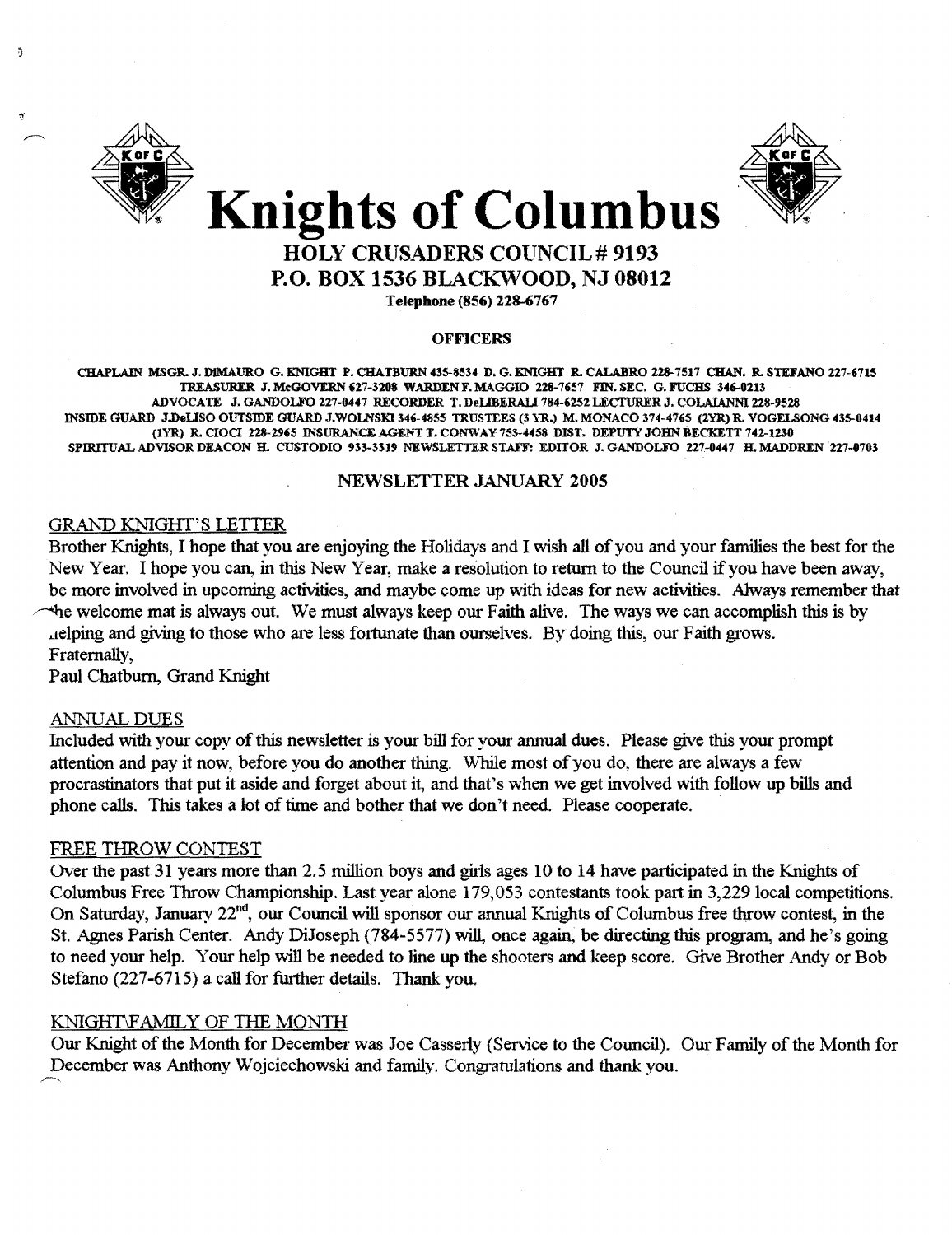#### CHRlSTMAS GIFTS FOR THE ELDERLY

On December 14<sup>th</sup> Deacon Henry Custodio and Santa Claus (Dan Riiff) visited the residents of the Nursing Care Center, Washington Township, to bring them some Christmas cheer. They delivered the gifts that were donated by you and the Council, to the grateful residents. We would like to thank Brothers Henry and Dan for their efforts and to all who donated the gifts.

#### ST. VINCENT DePAUL GIFT DISTRIBUTIONS

Once again our Council was successful in assisting the St. Vincent dePaul Society in the collection and distribution of Christmas gifts for the many needy families in our area. This was made possible by the help of many volunteers who gave their time during this holiday season. We would also like to extend our thanks to Teen Life for their help in transporting the gifts to the Parish Center.

#### MALVERN RETREAT

Our second Council group of the Columbian Year will be attending a retreat at Malvern during the weekend of Jan. 14-16. Experiencing a weekend of prayer and conferences has been an uplifting experience for all who have attended. If you would like to attend, give or obtain and give, your reservation fonn to Fred Durso (627-3574) or John Gandolfo (227-0447).

#### BLOOD DONOR DRIVE

We are planning a Red Cross Blood Donor Drive on Tuesday, January 11, starting at 1:45 PM until 7:45 PM in the St. Agnes Parish Center. Blood is always. in short supply anymore and this is particularly true during the holiday season. Dan Riiff will even provide you with dinner if you're worried about being too weak after giving. If you're physically able, please roll up your sleeve and give.

#### SOCIAL MEETING

Our January  $27<sup>th</sup>$  meeting will be a social meeting that will feature a guest speaker. A spokes person from the ARC of Camden County will describe their services and programs for citizens with mental retardation. We have consistently donated to them a

portion of the funds we collect from our drive and they are very grateful for our support. We think you will find what they do with our donations very interesting. All are welcome.

#### CHAPLAIN'S CORNER

How can we ever feel lonely? The love of God is so real, so much a part of us, how can we really find ourselves alone? God's love accompanies us wherever we go and it remains in us every minute of the day. His love guides us in everything we do. And why not? God knew us before he put us on his drawing board. When we were born, God said "at last, at last, my breath has enlivened you."

#### DEGREE NEWS

~~---....... --~ ..--.........-----.........-----

Our Council is pleased to welcome and congratulate Jeffrey S. Lilley into our numbers. Brother Jeff took his first at a ceremony in another Council and was welcomed into our Council at our Dec.  $9<sup>th</sup>$  meeting.

#### MARCH FOR LIFE-WASHINGTON D.C.

The 32<sup>nd</sup> annual March for Life will be held in Washington D.C. on Monday, January 24<sup>th</sup>. Knights from all parts of the United States will join tens of thousands in the rally. With the \$712.00 raised from our Rose Sale, we will be providing free bus transportation to Washington for those protesting abortion. The bus will leave the St. Agnes Church parking lot at 8:30 AM. For further information or to make your bus reservation, contact our Pro-Life Director, Rob Dietrich (227-6779), who will be directing this program.

#### KNIGHTS OF COLUMBUS INSURANCE

From its humble beginnings, our insurance program has grown into a formidable institution, providing billions of dollars in future death benefits to our members and families. Prudent management has led to the rapid growth of our assets, providing adequate backing for our member's protection, and securing our obligations to insured and their beneficiaries. Feel confident that we'll be there when you need us. The independent rating services of IMSA, Standard & Poor's and A.M. Best agree.

Because we're a Fraternal Benefit Society, we have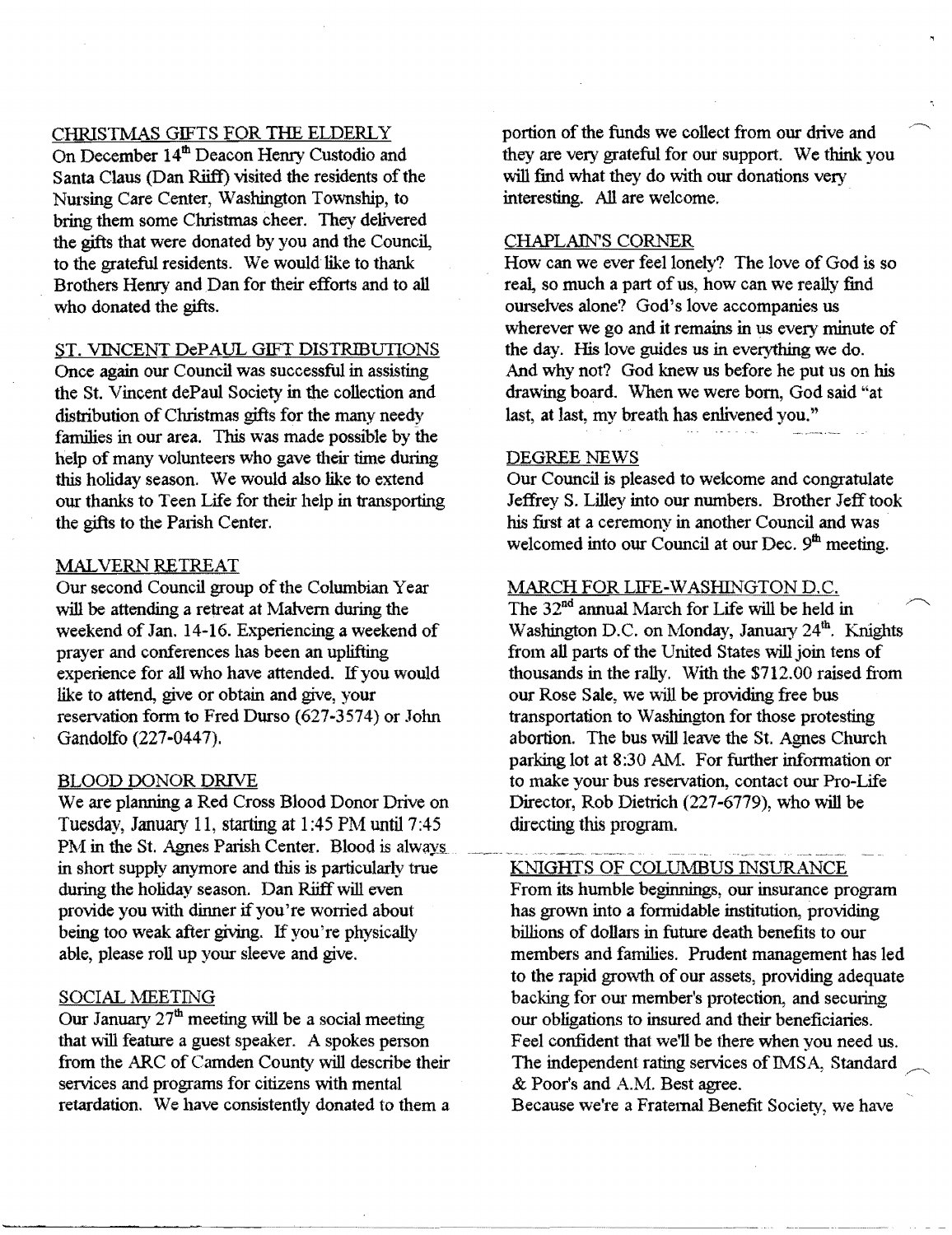-no stockholders. Our owners are our members. We return our good fortune in the form of dividends to our policyholders.

Call me today for an appointment. Thomas J. Conway, Jr.

Field Agent (856) 753-4458

#### FOURTII DEGREE NEWS

The Bishop Shad Assembly meets on the third Wednesday of the month, at 8:00 PM, at the Holy Crusaders Council home, Church Street.

#### CHRISTMAS POSTER CONTEST

We would like to thank Deacon Henry Custodio for directing another successful poster contest by the St. Agnes school children. The topic for the poster was "Christ Belongs In Christmas" and the winner in each of the 8 grades received a \$50 savings bond. The winners were, from  $1<sup>st</sup>$  to  $8<sup>th</sup>$  grade, as follows: Dorothy Missimer, Gianna Pizzo, Summer Morris, Erica Lanser, Niclole Page, Tara Crittenden, Danielle Evans and Anthony Calabrese. We congratulate our winners and thank all who participated.

#### FIRST FRIDAY ADORATION

Exposition of the Blessed Sacrament will take place in the St. Agnes Chapel on First Friday, Jan 7th, following the 9:00 AM Mass, continue until 7:00 PM, and close with Benediction. Try to stop by during the day and spend some time with the Lord.

#### IN MEMORIUM

Once again, it is our sad duty to report the death of one of our members. On Nov. 29<sup>th</sup>, Fred Ware passed away. Brother Fred was an active member until a serious illness prevented his further participation. Keep him in your prayers.

#### EDITORlAL

We start the New Year feeling pretty good about our accomplishments in the first half. Now we must focus on some additional programs that have distinguished our Council in the past. This always begins with membership. We keep repeating this ecause it is extremely important, and a requirement

that never goes away. We will be organizing

recruitment drives in the near future but you don't have to wait. If you have someone in mind, start lining up this prospect now.

This is always a good time of year to start getting more active in your Council's activities. If you've been away for a while, come on back. We'll all be glad to see you and welcome your participation. It's your Council and the door is always open to you no matter how long you've been away. Vivat Jesus.

#### JANUARY BIRTHDAYS AND ANNIVERSARIES

The following brothers or members of their families will celebrate their birthdays this month: Dana Aversa, Steve Avery, Kira-Noelle Berstecher, Alex Breve, Mrs. Barbara Brusco, Tom Conway III, Vincent Conway, Jolm Corbett, Neil Della Greca, Tony DiCarlo, Mrs. Delores Fini, Michael Gatto, Jolm Heck, Mike Infanti, Michael Joas, William Lemon, Michael Lewis, Robert Massaro Sr. & Jr., Shawn McGovern, Kate Muldowney, Bob Rigney, Joe Scaruzzi, Jamie Steward, Bob Vogelsong, and Karen Woyciechowski.

The following will celebrate their anniversary this month: Mr.&Mrs. Robert Massaro.

CONGRATULATIONS. If we missed someone's birthday or anniversary, please contact John Gandolfo (227-0447).

#### **IMPORTANT DATES**

- Jan. 6 Officers Meeting (8 PM Church St.)
- Jan. 7 First Friday (St. Agnes Chapel)
- Jan. 11 Blood Donor Drive (1:45-7:45 PM Parish Center.)
- Jan. 13 Council Meeting (8 PM Church St.)
- Jan. 14-16 Malvern Retreat
- Jan. 22 Free Throw Contest (parish Center)
- Jan. 24 March For Life (Washington D.C.)
- Jan. 27 Council Meeting ARC Guest Speaker (8 PM Church St.)
- Feb. 3 Officers Meeting (8 PM Church St.)
- Feb. 4 First Friday (St. Agnes Chapel)
- Feb. 9 Ash Wednesday
- Feb. 10 Council Meeting (8 PM Church St.)
- Feb. 24 Council Meeting (8 PM Church St.)